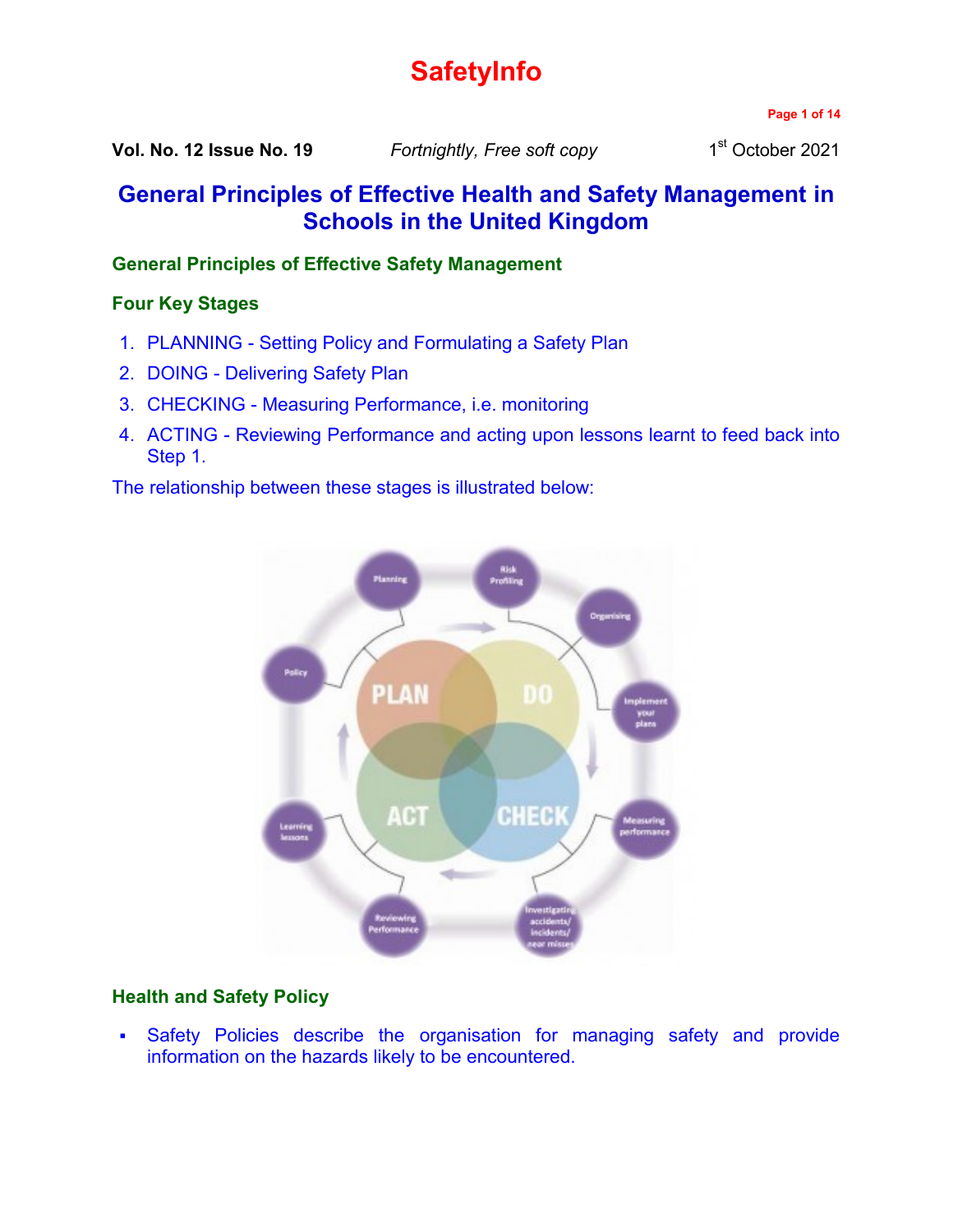- Schools/Departments (Management Units MUs) are required to supplement the University's policy with a document tailored to their local situation.
- A [model safety policy](https://www.nottingham.ac.uk/safety/documents/policy-model.docx) which MUs can adapt is available in an electronic format.

The Health and Safety Policy is a requirement under Section 2(3) of the Health and Safety at Work Act 1974. It is a crucial element in the promotion and maintenance of a positive health and safety culture and in achieving high standards of health and safety awareness at all levels throughout any organisation. The policy is also required to include the organisation and arrangements in place for implementing the policy and for bringing this and any subsequent revisions of it to the notice of all employees.

The University has the following to comply with the Health and Safety at Work Act:

- **Safety Policy Statement**
- Organisational Arrangements
- [Policies and Guidance](https://www.nottingham.ac.uk/safety/policies-and-guidance/guides-and-support.aspx) general information on the broad range of health and safety issues that affect the University (A to Z of topics).

The above is available on the Safety Office website and therefore is visible to all members of the University for reference. Documents are reviewed periodically, either as routine or because of new information.

The University's senior management should define, document and endorse the health and safety policy. Management should ensure that the policy includes a commitment to:

- Recognising health and safety as an integral part of the its business performance;
- Achieving a high level of health and safety performance, with compliance to legal requirements as the minimum , and to continual cost-effective improvement in performance;
- Provide adequate and appropriate resources to implement the policy;
- The setting and publishing of health and safety objectives even if only by internal notification;
- Place the management of health and safety as a prime responsibility of line management, from the most senior executive to the first-line supervisory level;
- Ensure that the health and safety policy is understood, implemented and maintained at all levels in the organisation;
- Employee involvement and consultation to gain commitment to the policy and its implementation;
- Periodic review of the policy, the management system and audit of compliance to the policy;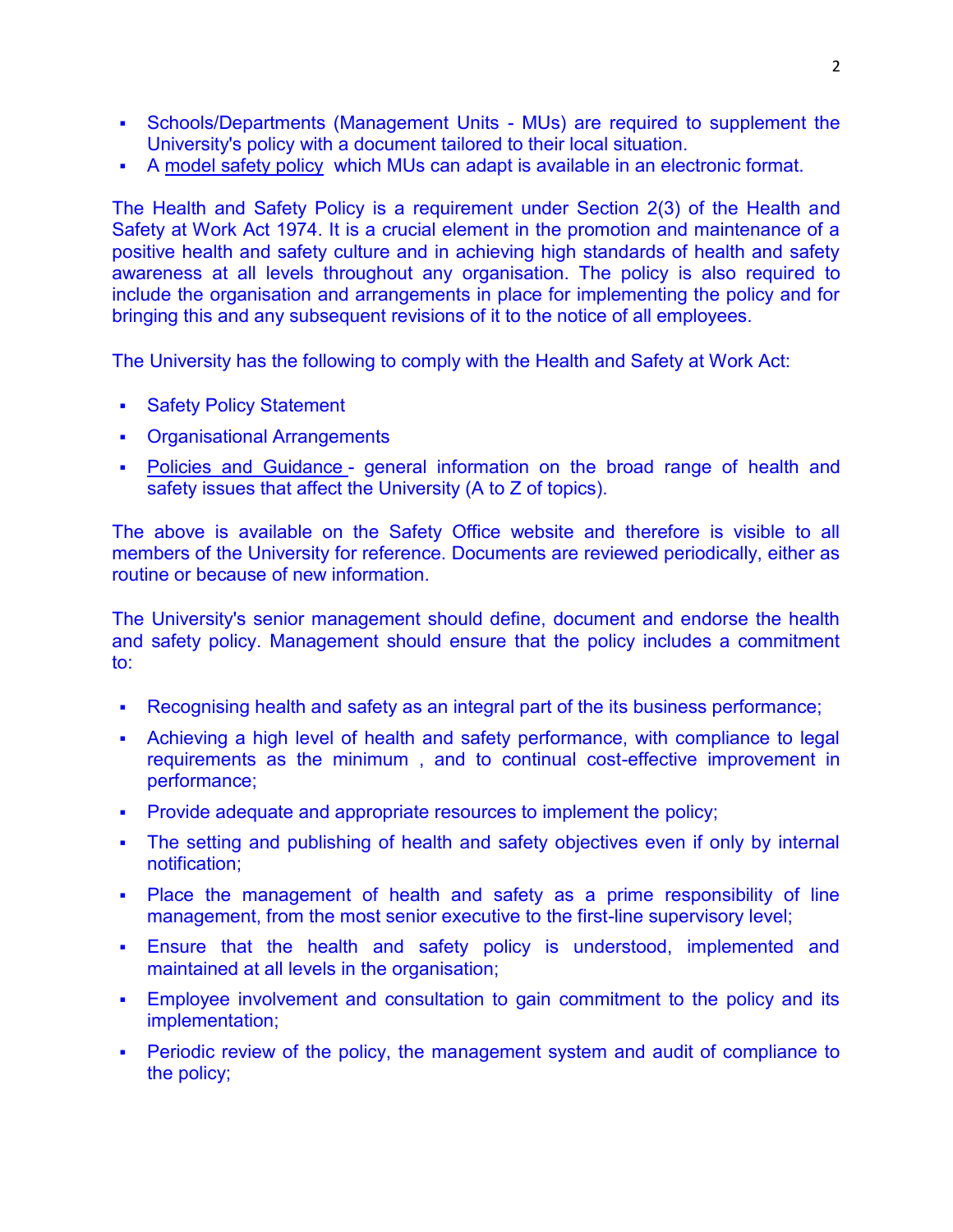Ensure that employees at all levels receive appropriate training and are competent to carry out their duties and responsibilities.

The document will be the foundation for proactively managing health and safety within the organisation. It should be reviewed regularly to check that it remains relevant.

#### **Management Unit (MU) Health and Safety Policies**

However since the University information is of a general nature to be applicable across the University, it requires supplementation at MU level.

All MUs are therefore required to have in place their own document which reflects their specific organisation, arrangements and hazards.

Although this requirement will apply to small low risk MUs, the content will be minimal, the primary purpose being to describe the arrangements for managing health and safety within the MU and the arrangements for basic issues such as first aid and fire evacuation.

To assist small, low risk MU a [model safety policy](https://www.nottingham.ac.uk/safety/documents/policy-model.docx) template has been produced is available electronically for easy editing to suit the local circumstances. Larger, more complex or higher risk MUs should also find that this forms a useful template around which to base their own more complex documents.

In defining the management arrangements, the appointment of people with specified safety responsibilities (see section below), arrangements for implementing University policies, and the local arrangements for identifying hazards and assessing and controlling risks, the document will be the foundation for proactively managing health and safety within the MU. **It should be reviewed annually to check that it remains relevant** i.e. there have been no significant changes within the MU or in working practices which invalidate the information.

#### **2.3 Organisation and Personnel**

- **This section outlines the general principles.**
- The arrangements in place centrally for the University are described in [Section 3 -](https://www.nottingham.ac.uk/safety/safety-management/esm/university-arrangements.aspx) [University Arrangements.](https://www.nottingham.ac.uk/safety/safety-management/esm/university-arrangements.aspx)
- Section 4 describes the arrangements which should be in place at School level Section 4 - [School Arrangements.](https://www.nottingham.ac.uk/safety/safety-management/esm/school-arrangements.aspx)

The following features are crucial in developing a successful organisation for managing health and safety:

The formal delegation to specific individuals of responsibility for health and safety.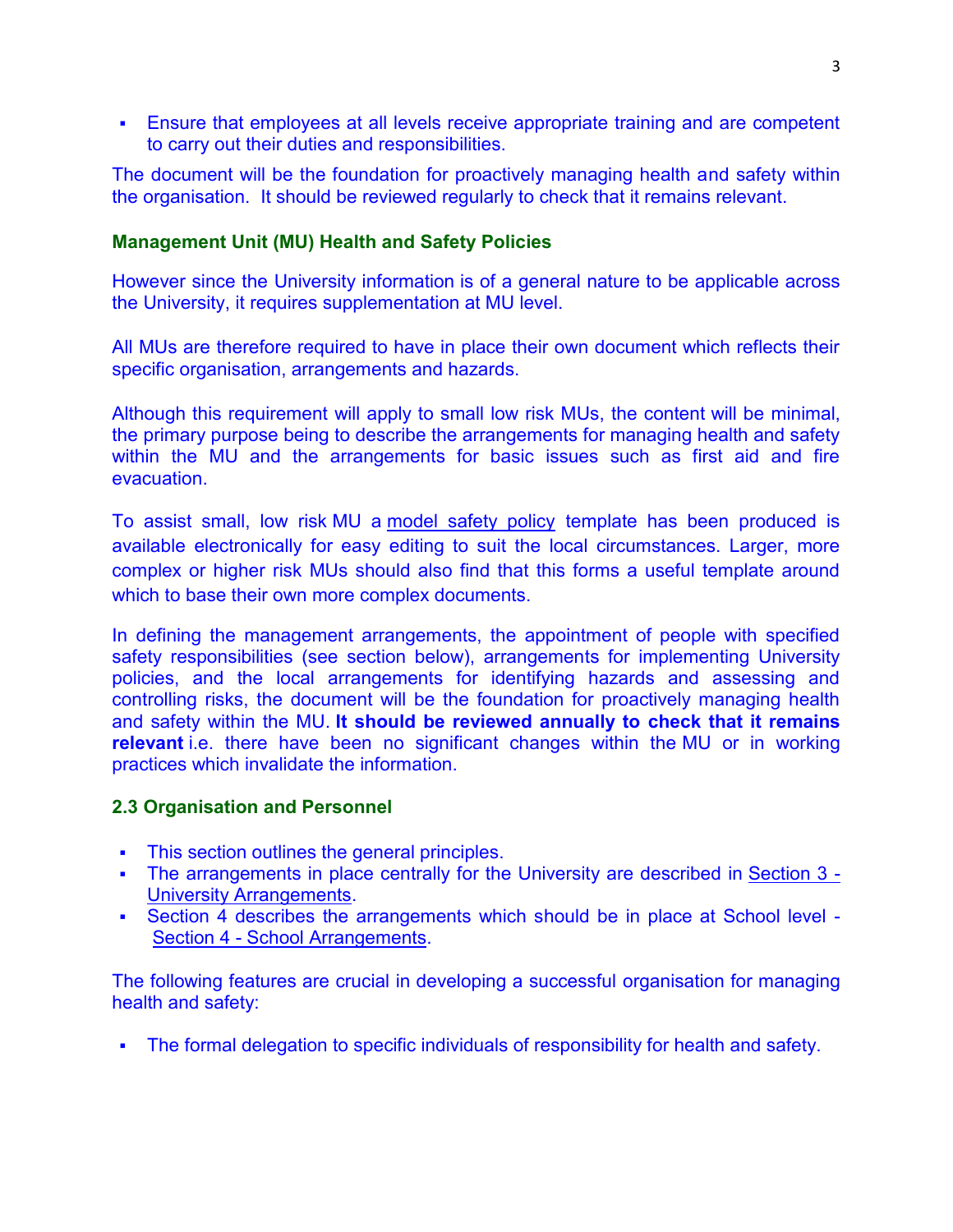- The establishment of an organisational framework which enables safety issues to be identified and resolved and which provides reassurance through monitoring that standards are being maintained.
- The provision of effective arrangements for consultation with staff and safety representatives appointed by the recognised trade unions.
- The provision of sufficient information to staff about the risks to which they made be exposed and the appropriate control measures they should adopt.
- The provision and recording of training to enable staff to safely carry out their work and to enable them to effectively discharge specific health and safety duties.
- **Provision of sufficient resources both in terms of time and finance.**

## **2.4 Planning and Performance Standards**

- Health and Safety Planning underpins the implementation of progressive improvements in safety standards by prioritising on the basis of risk. (Risk Assessment is described in [Section](https://www.nottingham.ac.uk/safety/safety-management/esm/general-principles-of-effective-health-and-safety-management.aspx#guidanceforRA) 2.8).
- **-** Health and Safety Plans should specify an appropriate timescale for resolving issues.
- Health and Safety Performance Standards, i.e. what should happen when, enable the effectiveness of systems of control to be verified.
- Each School should develop a plan which shows that issues are being identified and addressed in a systematic manner.
- The University Health and Safety Plan is formulated and monitored by the University Safety Committee. Schools may propose strategic, policy issues for inclusion in this.

The development, implementation and maintenance of an effective safety policy and its supporting organisation is not a static activity. The process needs to be sensitive and responsive to new legislation, to changes in working arrangements or processes, to the introduction of new hazards, or to the availability of new information on existing practices. It will also be necessary to respond to information obtained from monitoring activities.

Planning for health and safety involves making decisions about priorities, appropriate timescales and the allocation of resources. The two processes which support planning are risk assessment and the development of performance standards. Risk assessment provides the means for identifying new issues for control and these controls may involve specifying performance standards, either physical parameters of the process (e.g. noise/dust/light levels, containment measures) or certain actions which are required to be taken at predetermined intervals (e.g. maintenance checks, health surveillance). The performance standard specifies not only what is to be done (and the levels of acceptability) also who does it, how often, with what equipment and what records shall be created and maintained.

It is almost inevitable that situations will arise where all the health and safety issues identified cannot be dealt with immediately. The range of circumstances on the one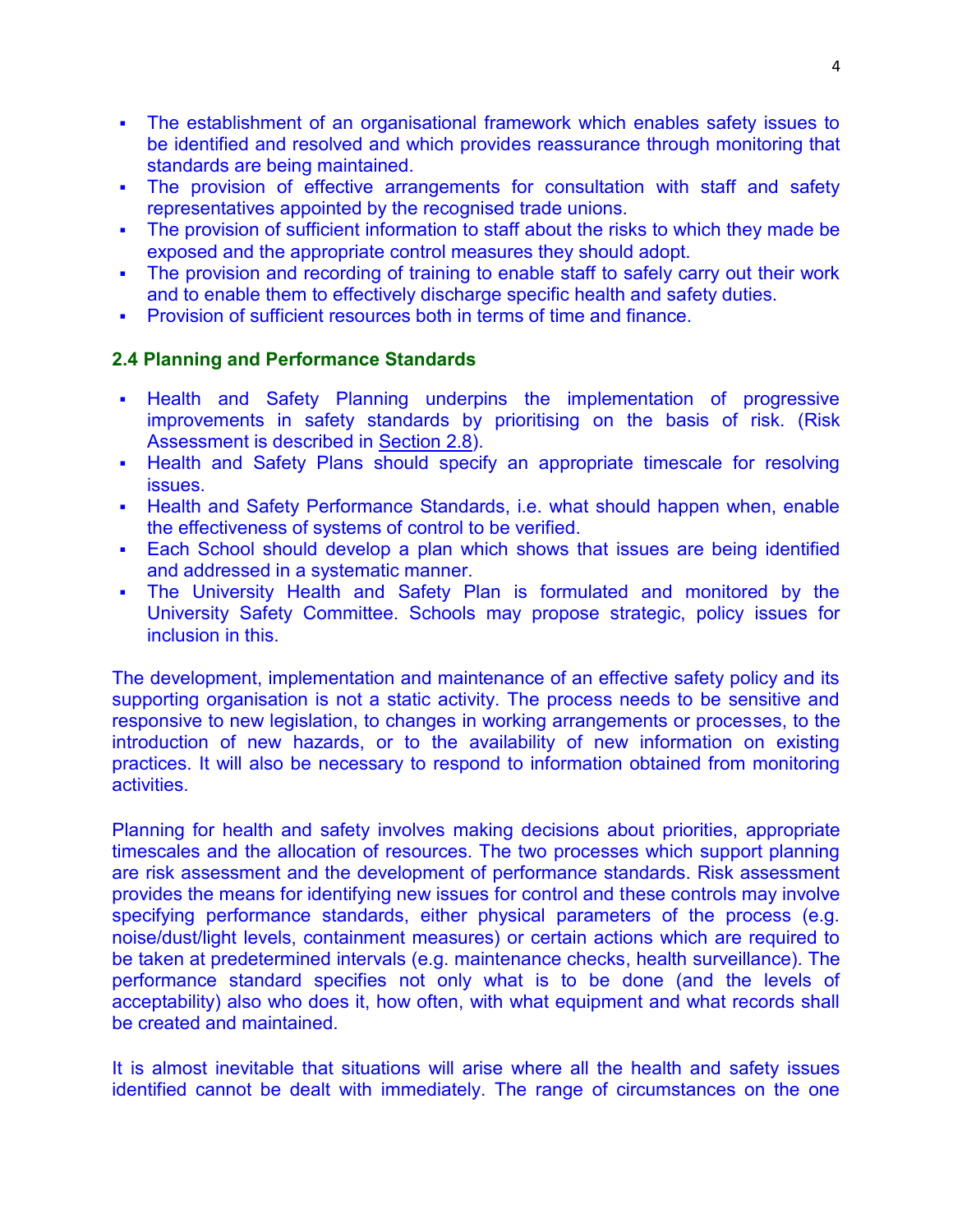hand may preclude this and there may additionally be situations which require the development of further policy, investigation to gather more information to arrive at an appropriate decision or solution, or organisational changes possibly with additional resource requirements. The planning process confronts this by prioritising the actions required within an acceptable time period. Lower priority areas should not be omitted from the process but incorporated into the plan at a later stage when resources become freed following the completion of the more pressing items. This process is underpinned by performance standards.

Performance standards can be applied successfully across the various elements comprising the safety management system. For example at the organisational level who will specify the key safety posts and how they are filled, the structure and functioning of safety organisation i.e. membership of safety committees, the frequency of meetings and the distribution of minutes, and how monitoring is to be carried out i.e. the way in which accidents or near misses are investigated and reported, the frequency of inspections, who does them and how they are reported.

Performance standards also apply to specific aspects of working practice or particular equipment. For example the frequency and manner of checking the efficiency of a fume cupboard, of guards or other safety devices at dangerous machinery, the training requirements for various tasks or the operation of permit to work procedures prior to entry into hazardous environments or carrying out high risk operations usually entry into confined spaces.

By using performance standards those monitoring system at every level can be reassured that a particular performance level is being maintained or, if not, initiate action to remedy the failing.

Relationship to University and School Arrangements

Health and safety planning centrally is formalised in a University Health and Safety Plan. This is formulated by the Safety Committee on an annual basis and includes the overall health and safety objectives for the year. The primary nature of these objectives is strategic and they relate to the development or revision of overall safety policy and the effectiveness of its implementation.

Schools wishing to raise items for consideration or inclusion into the University health and safety plan should notify either their Faculty Representative or equivalent on the Safety Committee, or the Safety Office, at least two weeks before the summer term meeting of the Safety Committee (this is usually held in mid-May). The Statutory Safety Committee is also invited to identify matters for consideration.

Schools should also have a plan which deals with their specific problems. This should indicate that the School has considered its own priorities and timescales and that the necessary resources will be provided to implement it.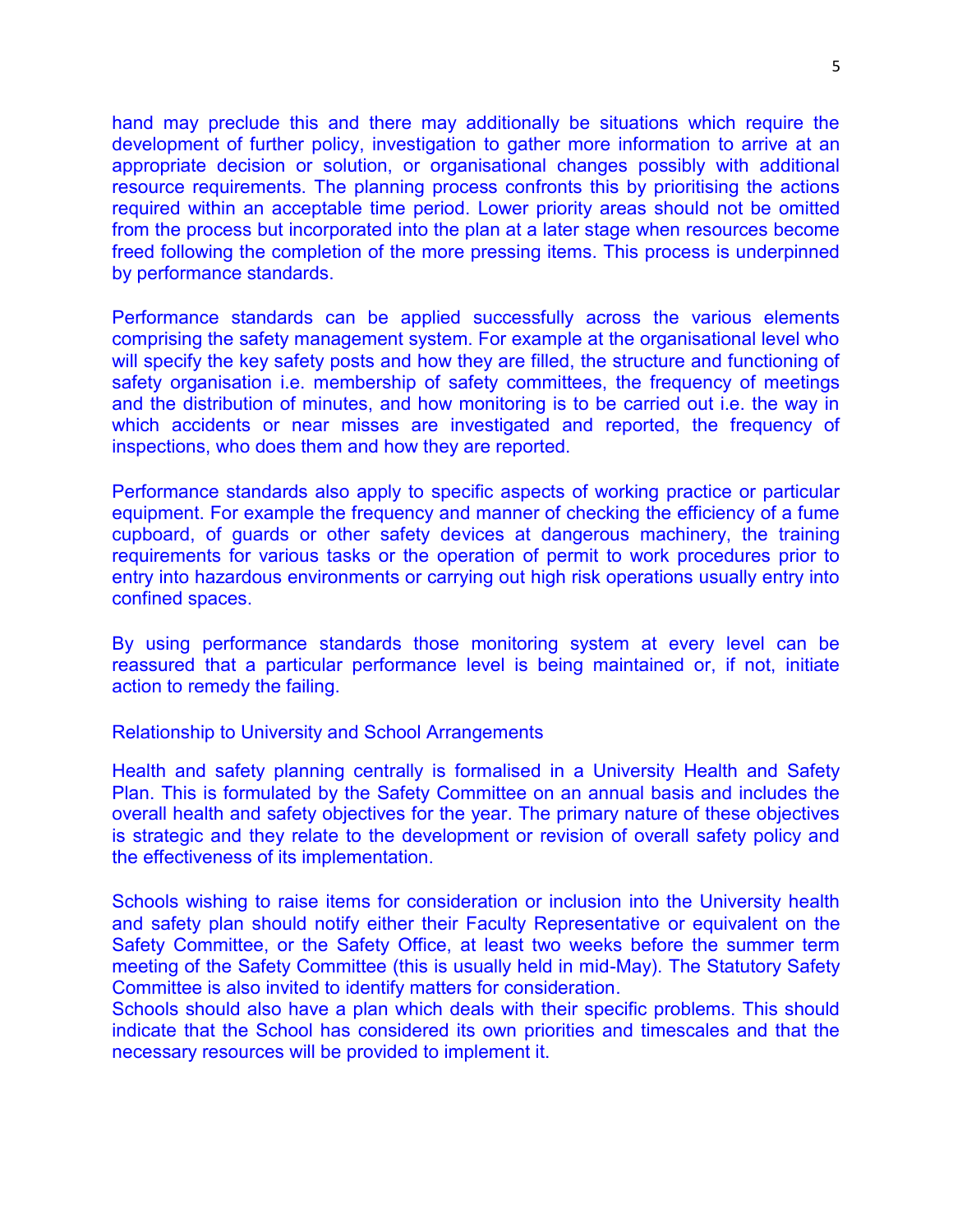#### **2.5 Measuring Performance**

- Continuing improvement in health and safety standards requires knowledge of the effectiveness of the existing arrangements.
- The School's safety policy should describe how monitoring is to be carried out.
- The Head of School should be aware of the School's safety performance as identified through the monitoring arrangements.
- Active monitoring, i.e. inspections, are intended to identify problems at an early stage. Reactive monitoring aims to learn from incidents. Both systems should be in place.
- **School safety inspections** are described in [section 4.7.](https://www.nottingham.ac.uk/safety/safety-management/esm/school-arrangements.aspx#schoolsafeinsps) The minimum requirement is for all areas to be inspected annually.
- An **annual safety report** should be completed and returned to the Safety Office each September.

In order to demonstrate that safety policies and plans are effective and functioning efficiently it is necessary to establish both active and reactive monitoring systems.

- **Active monitoring** (before things go wrong) involves regular inspection and checking to ensure that the standards of the University are being implemented and the management controls are working.
- **Reactive monitoring** (after things go wrong) involves learning from ones mistakes, whether they result in injuries, illness, property damage or near misses.

Systems of both active and reactive monitoring will then support the effective review and improvement of the health and safety management system. Information from both active and reactive monitoring is also used at a more basic level to identify situations that create risk and to address these in a logical prioritised manner.

#### **Active Monitoring**

This comprises a range of checks to ensure that the safety systems are working effectively and thus reducing the likelihood of unsafe actions being taken. Monitoring should address each level of the safety management system and be carried out by those immediately above it. For example the immediate supervisor for any area should check that the correct working procedures are being followed and that the integrity of any physical safety features eg machinery guards is maintained. The supervisor's line manager will need to be satisfied that all the supervisors reporting to him or her are carrying out these checks and in turn their line manager will need to be similarly reassured. The main monitoring function is therefore a School responsibility passing up the line management.

The Head of School needs to be satisfied that the monitoring arrangements, which should have been described within the safety policy are being properly implemented. Monitoring of the School's performance is carried out by the Safety Office and reported via the Safety Committee to the senior management of the University and to University Council.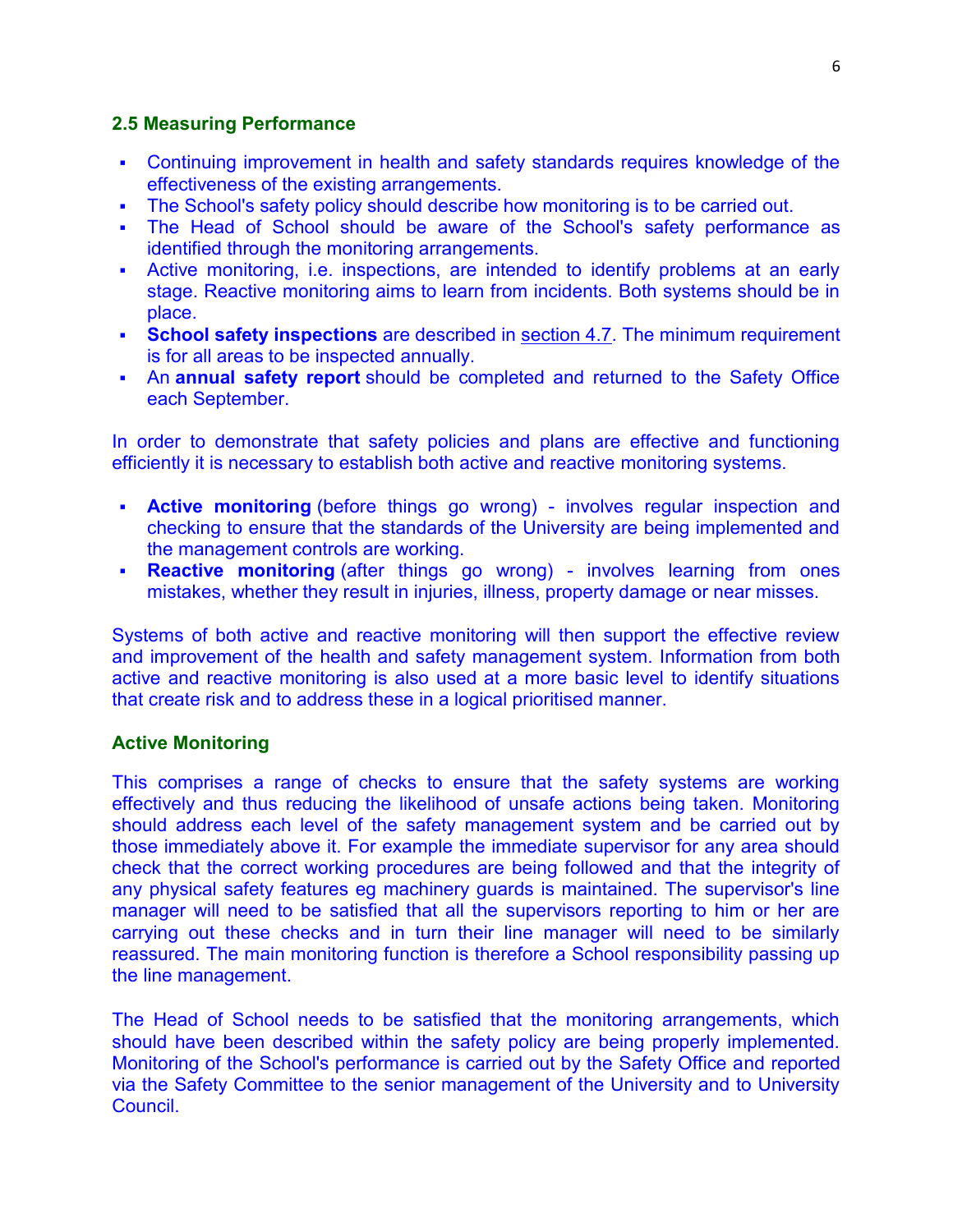In addition to inspections or audits of Schools by the Safety Office, Schools will also be monitored by questionnaire based surveys relating to specific topics. Of central importance is the **Annual Safety Report** which Schools should complete and return to the Safety Office by 30th September each year. The findings from this will be incorporated into the Annual Safety Report which is presented to the December meeting of University Council.

#### **2.6 Reviewing Performance**

Periodic formal reviews are necessary to ensure that policies and standards are kept up to date and developed, that any deficiencies are identified and that the lessons of experience are incorporated. The review process applies both at the School level and at University level. The basis of the review is the information obtained from the monitoring processes which check the adequacy of the policies in place and the effectiveness of their implementation. In the light of this experience existing policies and organisation can be amended and new policies developed.

#### **2.7 Audit**

- Auditing the safety performance of Schools is a Safety Office function.
- This process supplements other monitoring activities carried out by the Safety Office and by the School.

Auditing involves an in-depth examination of the health and safety system by placing the emphasis on managerial and operational procedures and practices. It also ensures verification of the overall adequacy of preventative plans and action. It should support safety management by providing an independent measure of safety performance. Auditing needs to be independent of local line management.

The Safety Office will audit Schools to ensure consistency and to provide an external view of how a School is performing. This will give an overall view of how the University as a whole is managing health and safety.

The audit will explicitly check that:

- Management procedures for hazard identification, risk assessment, control and monitoring are being used and that they work in practice.
- Management is being successful in setting up and meeting performance standards.
- Progress is being made.

Specifically auditing will involve an examination of the School's systems ie documentation and policies; organisation; procedures; communications and practical implementation. The effectiveness of these will be verified by examining records, interviewing different members of the School and making a physical inspection of specific aspects of a School's activities.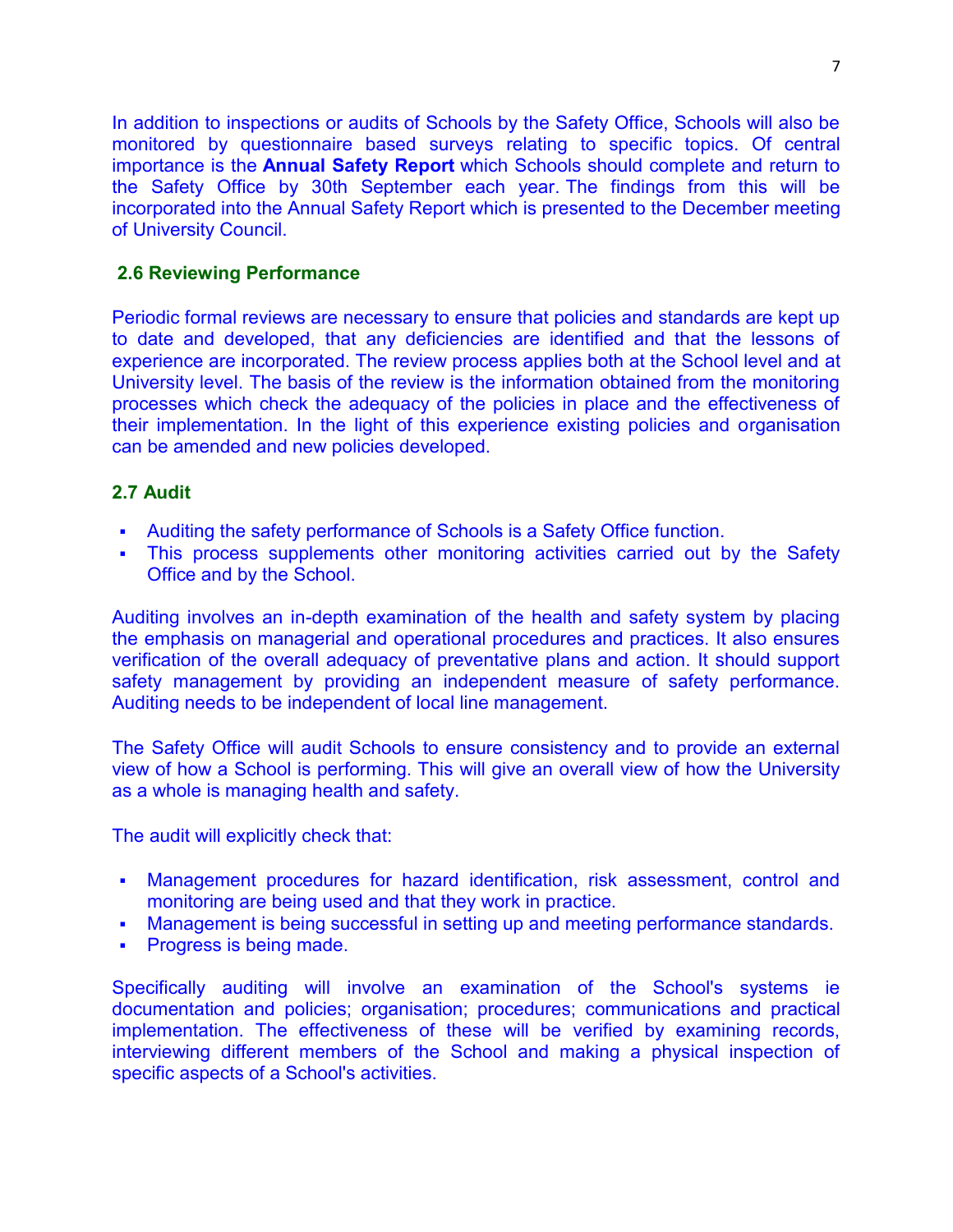The Universities Safety Association has produced a safety management and audit system "Safety Management Profile" which has been adopted by this University for auditing. The auditing package was developed in consultation with representatives of the Health and Safety Executive and provides a constructive measure for the quality of the School's or Institution's health and safety management by identifying its particular strengths and weaknesses and by recommending remedial action as appropriate. High risk Schools or Sections will be audited on a 3-yearly basis, low risk Schools and sections will be audited on a five-yearly basis.

In addition, the Safety Office will carry out short inspections to check physical conditions in each School and section on an annual or bi-annual basis.

#### **2.8 Guidance for Risk Assessment**

- Risk assessment to establish that workplace hazards are being safely controlled is a legal requirement. Written records of risk assessments are needed.
- At School level the objective is to ensure that the general risks have been identified and effective controls are in place. The findings will feature in the School's safety policy.
- Individual areas within the School should be able to demonstrate that specific activities not covered by the School's arrangements have been assessed and that effective controls are in place.
- Information, instruction, training and supervision requirements need to be considered in addition to physical controls.

#### **Introduction**

The assessment of risk is central to the management of health and safety. It is also a requirement which is implied in a considerable range of health and safety legislation, including the Health & Safety at Work (etc.) Act 1974, and made explicit in the Management of Health & Safety at Work Regulations 1992 (MHSWR). Certain specific Regulations also require narrow areas for risk assessment, e.g. display screen equipment and manual handling. Other Regulations also require assessments for exposure to noise or hazardous substances (COSHH). Assessment of the risks arising from work activities also leads to the selection of suitable work equipment or personal protective equipment (eye protection, clothing etc.).

The overriding requirement for risk assessment contained within MHSWR requires an assessment of the work related risks to employees, students, visitors and members of the public arising out of a School's activities. The purpose of this is to assist in identifying those measures which are needed to remove or otherwise control the risks and to mitigate any consequences. The provision of information, instruction and training, along with the degree of supervision, also constitute control measures. It is also necessary to consider whether there are any specific groups of individuals who could be at particular risk under some circumstances, e.g. disabilities affecting their ability to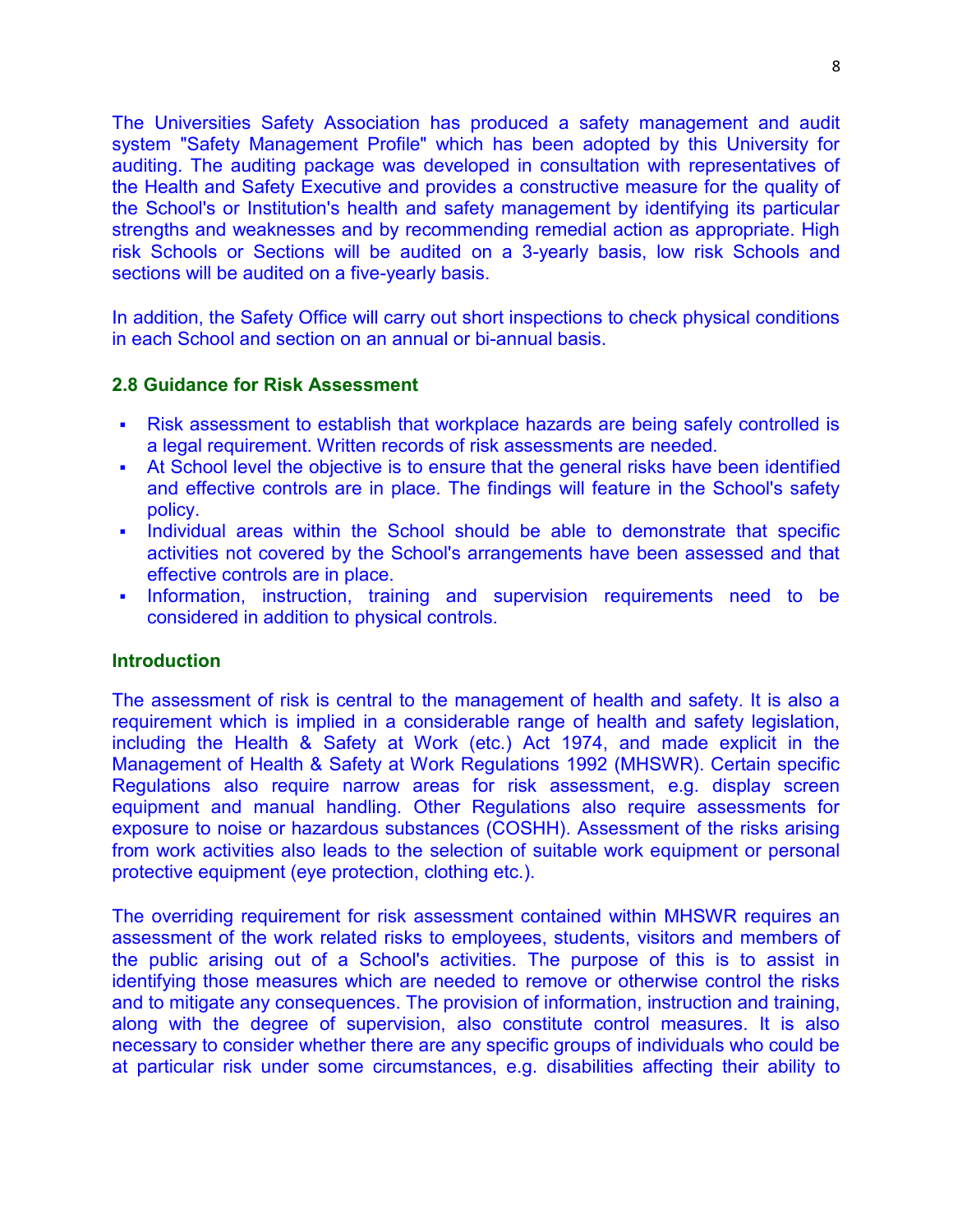evacuate the building in an emergency, adverse effects on pregnancy or other medical conditions.

Risk assessment in a School can be considered as falling into one of two groups, namely general or specific. General assessments would apply where there are common hazards or activities to the School such as emergency situations, field work, lone working or out-of-hours working, first aid requirements. Specific assessments are related to a particular task such as use of a particular piece of equipment or the carrying out of a specific procedure. Whilst assessments of procedures in general use across the School are best carried out at this level, e.g. by the safety committee or one or more individuals reporting to this, the specific assessments should be performed by the individuals responsible for the work areas where these work activities occur since they will have the greatest knowledge of the activities being carried out. The School Safety Officer will have a role in supporting or guiding the individuals doing this and thereby in achieving a degree of consistency across the School.

The School's risk assessment should identify the contents for the Safety Policy. This may need to be supplemented by the specific assessments which should be kept more locally, i.e. within the section. The Safety Policy should make reference to these arrangements where relevant.

It is important that the assessment only considers significant risk arising out of the work activity and does not get distracted by trivial problems which may be identified. A significant risk is one where it is foreseeable that an injury requiring first aid or medical treatment or resulting in an absence from work, or long term damage, e.g. to hearing or an asthmatic condition, could occur.

#### **Simple Risk Assessment**

#### *Hazard and risk*

It is important to understand the meaning of these two terms to effectively carry out a risk assessment:

- **Hazard** is defined as the potential to cause harm.
- **Risk** is defined as the likelihood of an event occurring which will allow the hazard to be manifested.

The level of risk depends upon a combination of these two factors, for example the act of carrying a heavy weight carries with it the attendant risk of it being dropped, thereby causing a foot injury. The likelihood of this being dropped will increase in line with the number of times the operation is carried out and the duration of the operation. Similarly a flammable liquid presents a fire hazard but the risk of this occurring is low whilst being correctly stored, but will be high if used in an area where there is a source of ignition.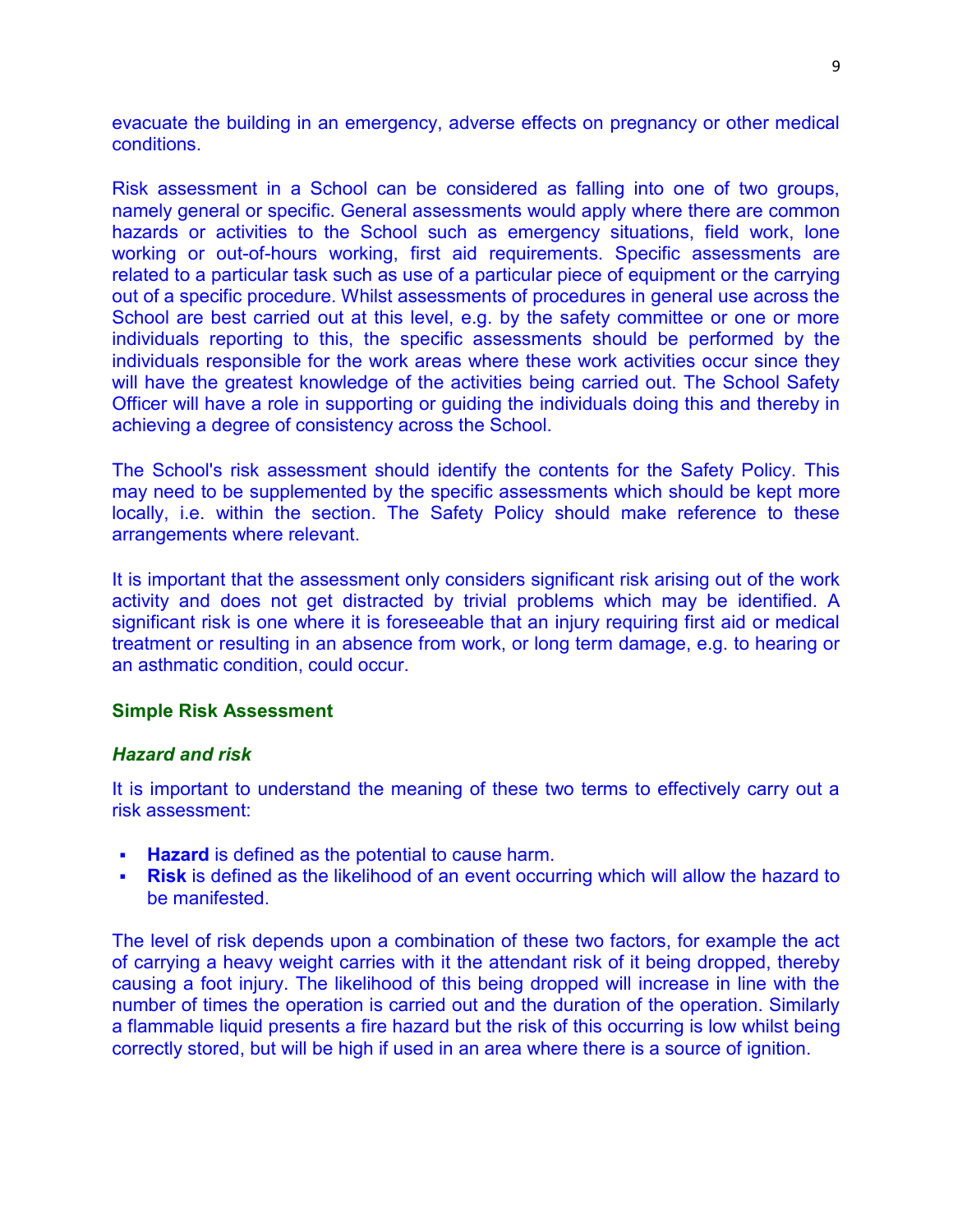To allow for the possibility of dramatic consequences which may arise, then the potential consequences from a single event should also be incorporated into the evaluation. In the vast majority of situations the consequences would be restricted to a single individual. A small number of situations could give rise to the event affecting a small number of people within the immediate vicinity of the incident, e.g. other occupants of a work room. At its most extreme an incident could endanger individuals beyond the locality, for example everyone else within the building. Higher consequence events will only be associated with higher hazard activities, typically activities which could result in a fire, explosion, toxic gas release or serious mechanical failure, e.g. of heavy lifting equipment.

#### *Qualitative Ranking of Risk*

To assist in prioritising areas requiring health and safety improvements then the level of risk may be qualitatively ranked. This can be done by scoring each of the three factors hazard, risk and consequences from 1 to 3, 1 being the lowest, 3 being the highest. The product of this is numbered between 1 and 27 and the higher scoring action points will be seen as having the greater priority.

## **Risk severity = hazard x risk x consequences**

The severity of the hazard may be scored as follows:

- 3 Major (death or severe injury may result)
- 2 Serious (injuries requiring medical treatment or more than three days off work)
- 1 Slight (injuries requiring no more than first aid treatment, or brief absences from work)

Risk can be similarly ranked:

- 3 High (event will occur frequently)
- 2 Medium (event will occur occasionally)
- 1 Low (event will seldom occur)

In determining the likelihood of an event occurring, account needs to be taken of both the chance of it happening each time the task is carried out and the frequency/regularity of that task. Hence an infrequently carried out task which entails a near certainty of injury would be high risk. Similarly a task which is carried out very frequently but for which the likelihood of mishap for each occasion is low, would also be high risk since it is inevitable that the mishap will occur within a realistic time period.

Consequences may be ranked as follows:

- 3 School (endangers individuals within a wide area)
- 2 group (endangers individuals within the immediate vicinity)
- 1 individual (single individual affected)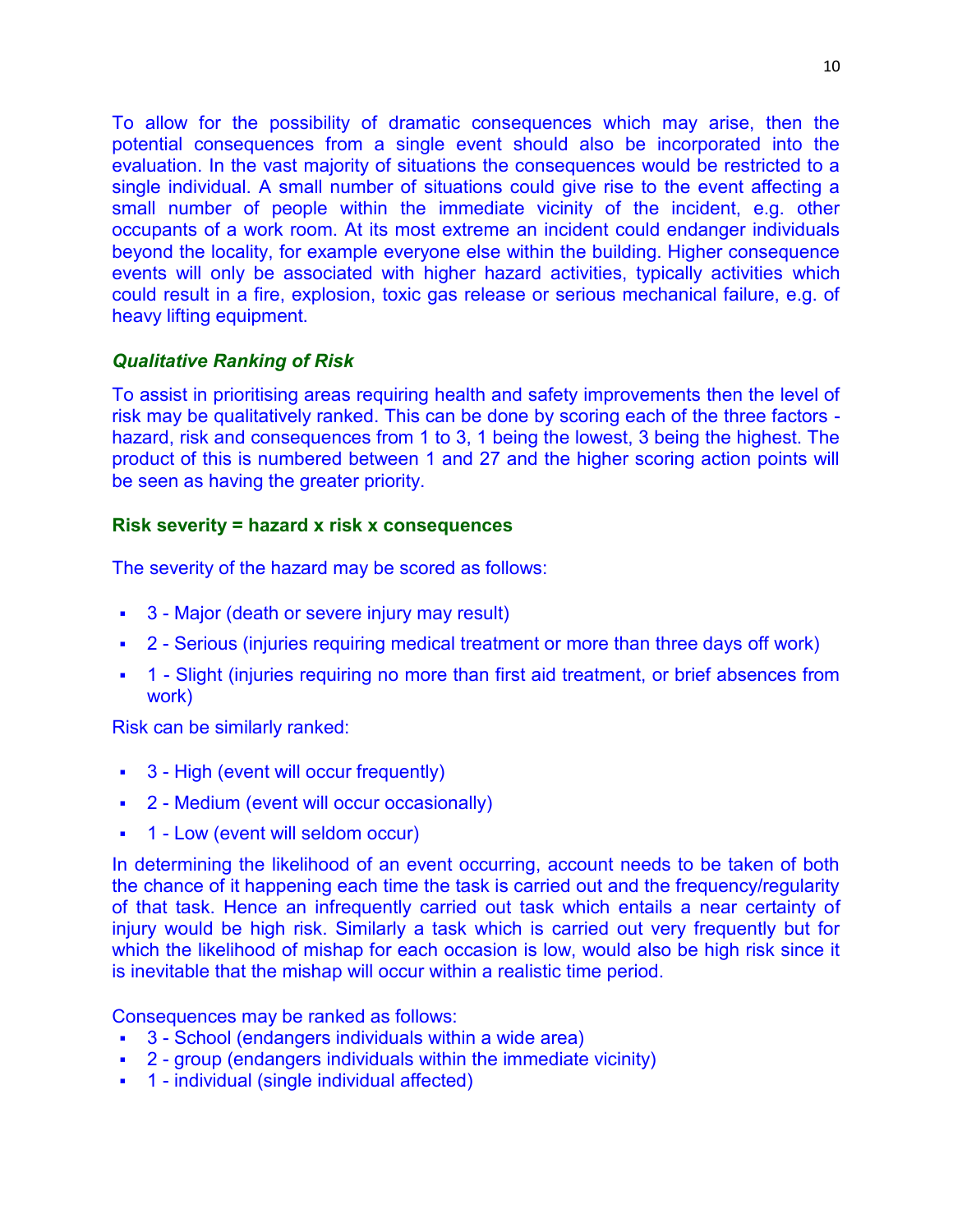Although scores up to 27 are possible, for most purposes the scoring range will be between 1 and 9 since usually the consequences will be restricted to a single individual. Hence scores in the range 6 to 9 should be considered as high priority, scores in the range 3 to 5 medium priority and scores of 1 or 2 as low priority.

Where higher consequence events are involved then scores greater than 9 will arise and will serve to further prioritise those actions requiring the highest priority.

The following table provides interpretation as to the timescale for appropriate action relating to the scores produced from the a

| <b>Risk Level</b>             | <b>Action and Timescale</b>                                                                                                                                                                                                                                                                                                                          |
|-------------------------------|------------------------------------------------------------------------------------------------------------------------------------------------------------------------------------------------------------------------------------------------------------------------------------------------------------------------------------------------------|
| Trivial (1)                   | No action is required to deal with trivial risks, and no documentary records need<br>be kept (insignificant risk).                                                                                                                                                                                                                                   |
| Acceptable<br>(2)             | No further preventative action is necessary, but consideration should be given<br>to cost-effective solutions, or improvements that impose minimal or no<br>additional cost burden. Monitoring is required to ensure that the controls are<br>maintained.                                                                                            |
| <b>Moderate</b><br>$(3-5)$    | Efforts should be made to reduce the risk, but the costs of prevention should be<br>carefully measured and limited. Risk reduction measures should normally be<br>implemented within three to six months, depending on the number of people<br>exposed to the hazard.                                                                                |
| <b>Substantial</b><br>$(6-8)$ | Work should not be started until the risk has been reduced. Considerable<br>resources may have to be allocated to reduce the risk. Where the risk involves<br>work in progress, the problem should be remedied as quickly as possible and<br>certainly within one to three months.                                                                   |
| Intolerable<br>$(9+)$         | Work should not be started or continued until the risk level has been reduced.<br>While the control measures should be cost-effective, the legal duty to reduce<br>the risk is absolute. This means that if it is not possible to reduce the risk, even<br>with unlimited resources, then the work must not be started or must remain<br>prohibited. |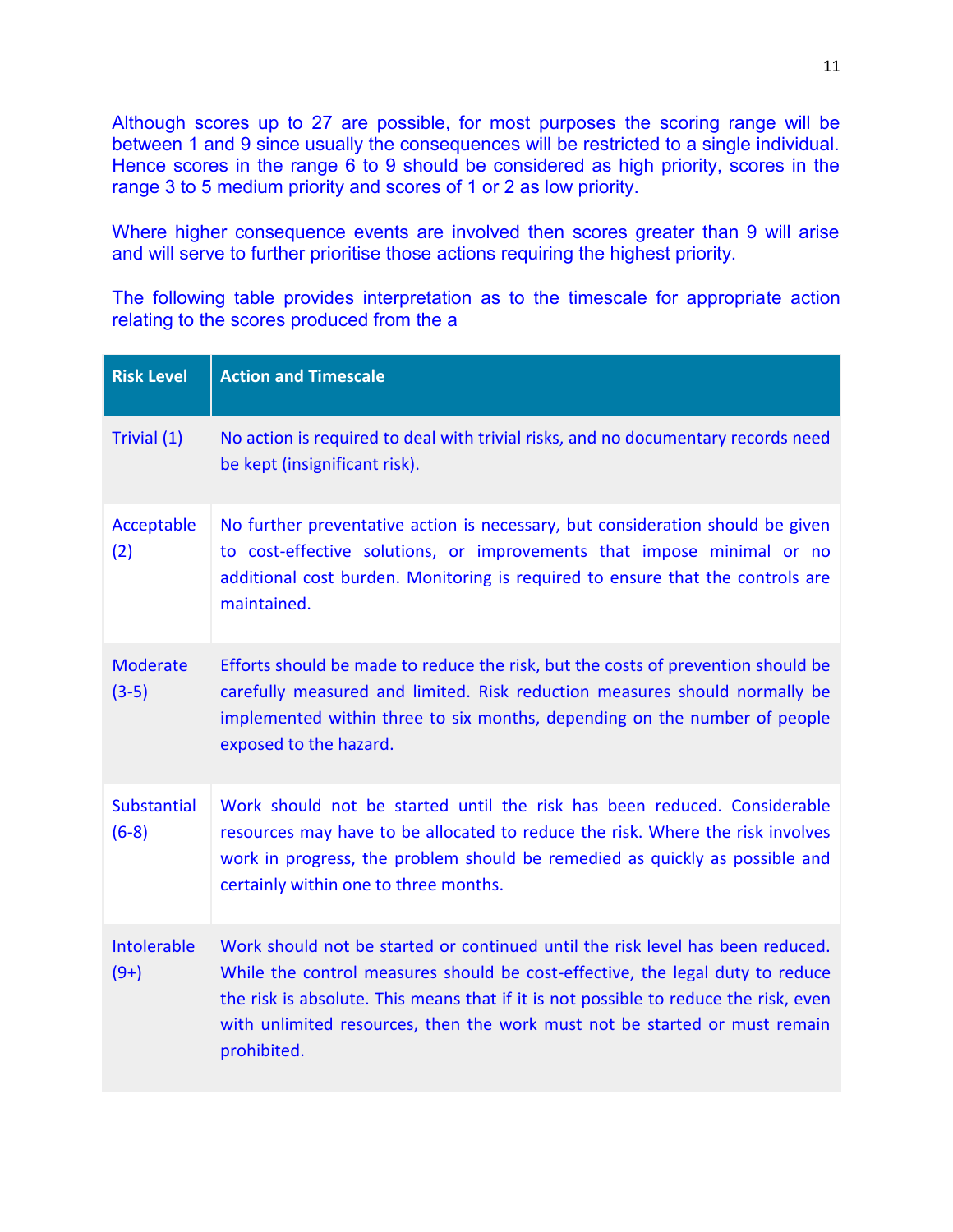#### *Application of Risk Assessment*

A two-part form is attached [\(Appendix 1](https://www.nottingham.ac.uk/safety/documents/ra-form.doc)) which may be used to assist in carrying out risk assessments and recording the findings from these. The first part analyses the activities and the second part contains the action plan to remedy deficiencies noted. Although the risk assessment process may be delegated, the person managing the work area or activities remains responsible for the findings and for ensuring that the conclusions relating to any remedial action are implemented. The assessment form requires that the responsible person confirms their acceptance of any delegated assessments.

In analysing the risks arising from any particular activity each of the hazards involved needs to be considered separately against the precautions which are already provided. These may or may not be satisfactory. Where the precautions are dealt with by other documents (such as local rules for working with ionising radiation; assessments and procedures for working with hazardous substances; comprehensive documentation for the use and maintenance etc. of dangerous machinery) then it is only necessary to refer to these documents and conclude whether the detailed contained therein is sufficient to control the hazards. Where deficiencies are identified then they can be evaluated and prioritised using the method described above.

As well as the action being specified in the action plan this also serves the important purpose of making sure that the action is completed within a predetermined time period.

#### *Link with Training and Supervision*

One of the most important elements of controlling the risks and making sure that the controls are properly used is the provision of information, instruction and training to those doing the work. This also needs to be supplemented with supervision to make sure that the information etc. has been properly understood and the task is being competently carried out. The extent of direct supervision can be relaxed as the person demonstrates competence but adherence to correct procedures must form part of the ongoing monitoring arrangements. Familiarity can lead to complacency with the result that corners may be cut and unsafe methods become part of the "custom and practice".

The manner in which the health and safety responsibilities of supervisors towards students may be discharged is described in [Safety Office guidance.](https://www.nottingham.ac.uk/safety/safety-management/supervision/supervision.aspx) This considers the relationship between training, supervision and competence and records this in a Project Supervisory Requirements Form (PSRF). The principles of this apply equally well to the training requirements for any member of staff whose job involves tasks where knowledge and skill are needed to carry these out safely. For any School, section or group of people it will be possible to produce a generic PSRF (or Training and Supervision Form) which lists the hazardous activities and identifies those applicable to that particular person. An example of how this may be applied in practice is included in Section 5. The list of activities is identified from the risk assessment of the School's work.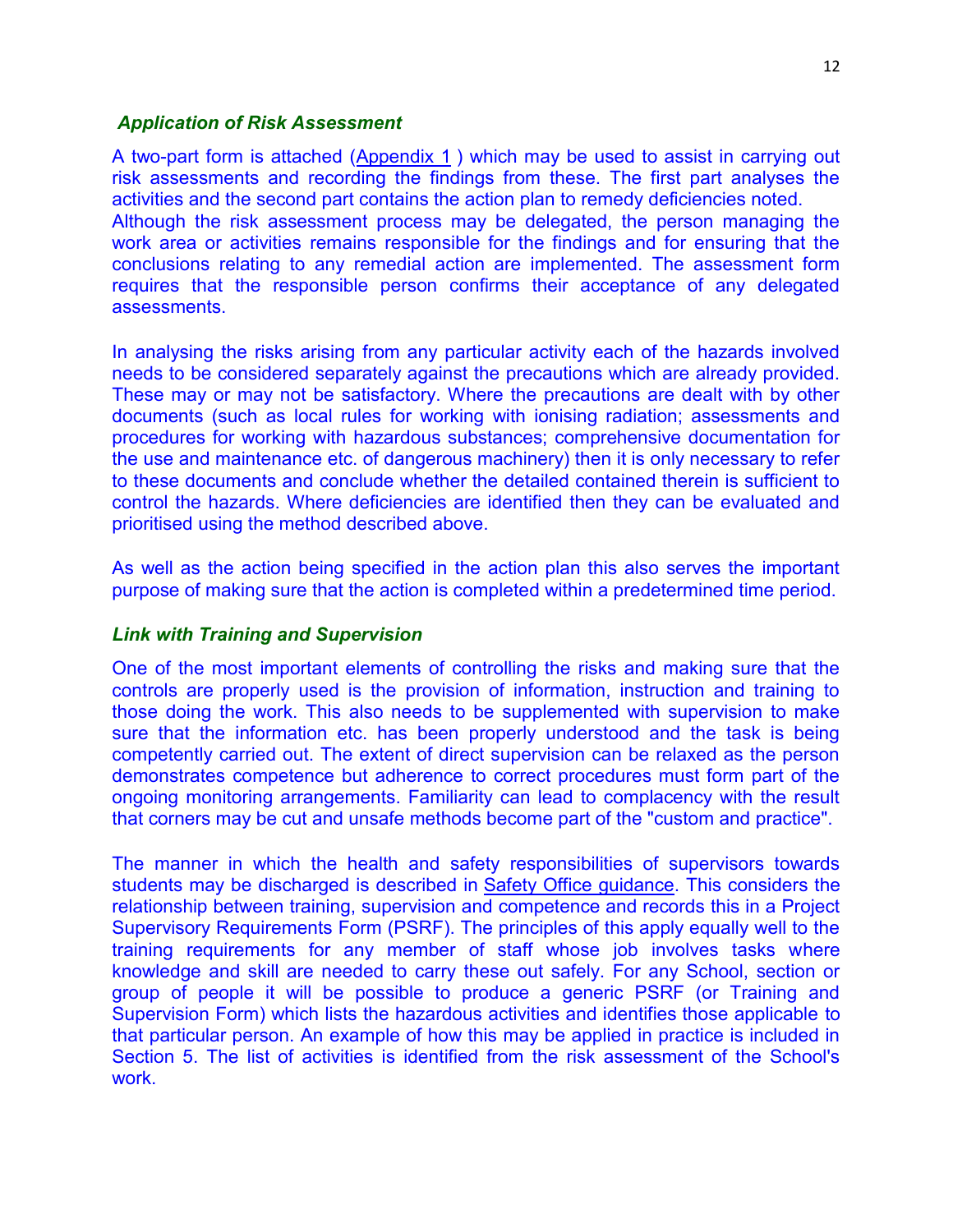#### *Strategy for Risk Assessment*

It is important not to lose sight of the purpose of risk management such that the assessment seems to become an end in itself. The objective is to have in place the necessary physical or procedural controls and for the people doing the work to know what these are.

The following points summarise the steps to be taken:

- I dentify the different areas of the School to which risk assessments will be devolved.
- Identify who will carry out the risk assessments in these areas.
- Identify the range of work activities carried out in each area.
- Intertakely those work activities which are carried out across the School for a general assessment.
- I Identify all hazards relating to each activity (i.e. how could someone be hurt carrying out this activity?)
- Determine what control measures/precautions are already in place and whether they are working satisfactorily. If available, reference should be made to existing codes of practices, safe working procedures or other assessments.
- **Identify any problems or deficiencies found.**
- Make an informed estimate of the hazard, risk and consequences using the risk assessment criteria and thus determine the risk severity.
- Complete the action plan table using the risk severity figure to help decide on the action required and how soon it should be carried out.
- Review the action plan regularly entering completion dates as the measures are achieved.
- Review the risk assessment every three years to ensure that the information is still correct. The risk assessment process will need to be repeated as and when activities change.
- Ensure that all the personnel (staff, students or visitors) who could be affected by the work activities are made aware of the findings of the risk assessments as it affects them.

Much of this information can be imparted by way of the School's Safety statement.

#### *The Role of School Inspections in Risk Assessment*

School safety inspections should be carried out on an ongoing basis and at intervals which are much more frequent than the formal reappraisal of any risk assessments. When inspecting any work area the opportunity should be taken to examine whether assessments have been carried out and necessary action taken within the specified time. Checks should also be made to see whether the findings of the assessments are being disseminated to those concerned.